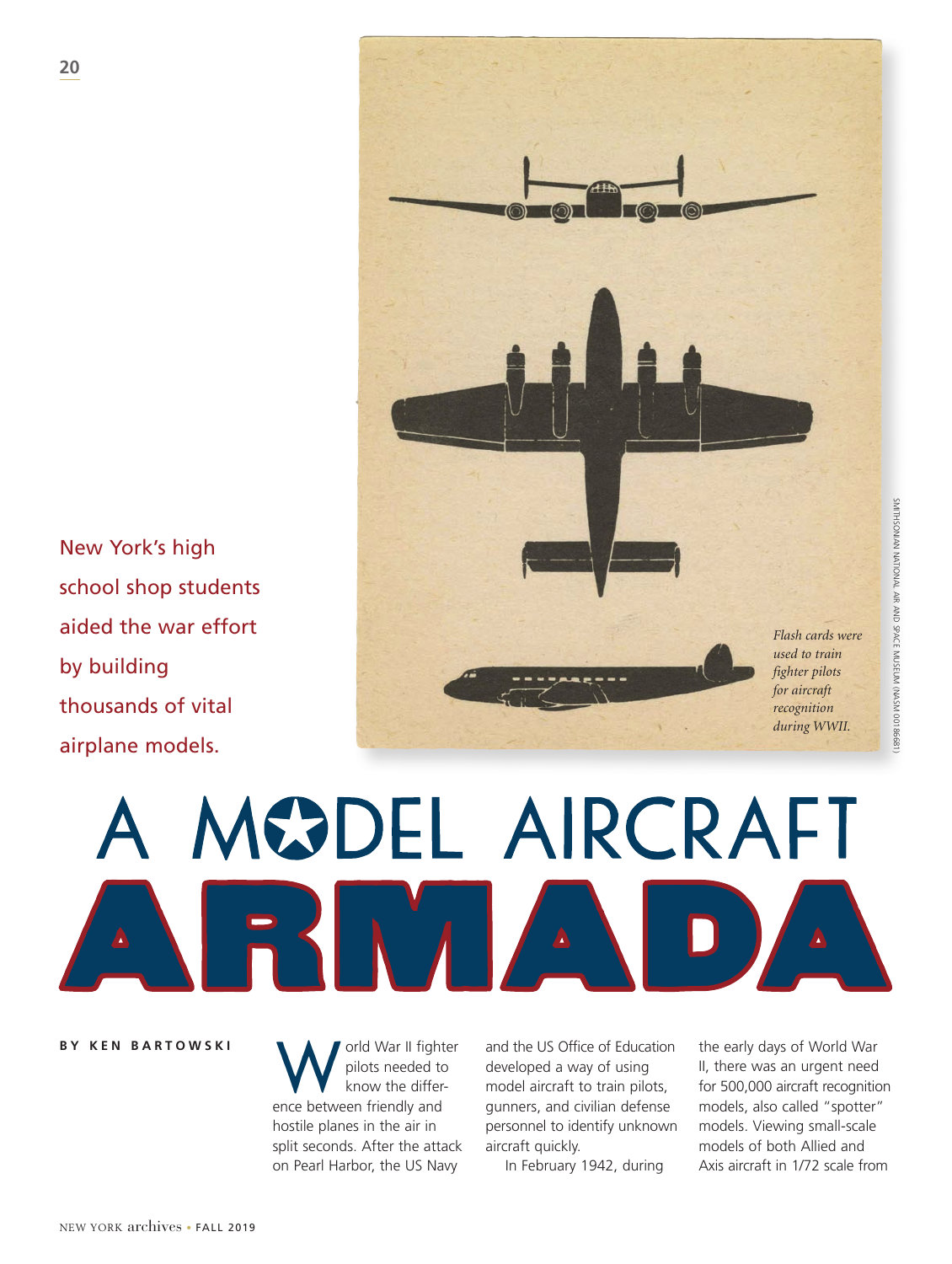FRIEND OR FOE? MUSEUN FRIEND OR FOE? MUSEUM

**21**

different perspectives and distances was believed to be an effective way to learn how to quickly identify any approaching planes that might be a threat. Models were scaled so that, at a distance of thirty-five feet, they would appear the same size as the actual aircraft would at a distance of one half mile. This was valuable for range finding when radar was not available. Both military and civilian personnel were drilled using split second exposure to both the models and flash cards to train them to rapidly recognize aircraft nationality by their distinguishing characteristics. These were succinctly defined as: number of engines, wing shape, tail design, and fuselage profile. It was a vital skill in a new type of war in which airpower would be paramount. The armed services had to turn to an unlikely source to produce thousands of these model planes on an emergency basis. Thousands of the nation's students would make the aircraft recognition models individually, out of wood. Building model airplanes, a common childhood pastime, had suddenly assumed an importance that few people could have imagined just a few months earlier. But how did this hobby become regarded as an important resource in wartime?

# **High Times**

The decade prior to World War II was something of a golden age for aviation and for the model airplane hobby. This time period saw recordbreaking flights, charismatic pilots, revolutionary aircraft designs, a national air race, and innovations in the design of homebuilt airplanes, some powered with automobile engines. Many aviation magazines were being published for youth, featuring model building plans, articles, photos, and artwork. And for a youngster wanting to experience the excitement of flight while still being on the ground, a wide variety of easy to build model kits were available.

The durable, nonflying, solid wood models that so many young boys and girls had constructed and played with for years was exactly what was needed to train wartime aviators and ground observers. To make the planes in quantity, only one approach seemed feasible at the time: merge industrial wood-working practices and years of model building experience in the classroom. Combining the diligence and determination of both teachers and students, high school shop classes were the answer. Six thousand school districts across the country were chosen to participate in the project and were directed by state education departments.

### **Unfilled Quotas**

In 1942, the Navy Department set the quota for the first year at 60,000 models. Meeting it was going to be a challenge. Some schools had to abandon their usual curricula to comply. After receiving the official set



of templates, specifications, and instructions for the dozens of different airplane types, it was left to the shop teachers to assemble the tools and acquire the wood and other materials that were needed. It was also the shop teachers who informed their students that they were now an important part of the war effort. Many students were already advanced builders, but others were less skilled. This disparity inevitably created

Above: *Model aircraft building was a common childhood pastime, as shown by this wartime Comet Model Airplane ad for their "Official Identification Kits."*

Below: *Recognition model of an American Grumman F4F-4*

PHOTO BY MARK AVINO SMITHSONIAN NATIONAL AIR AND SPACE MUSEUM (NASM2011-02211)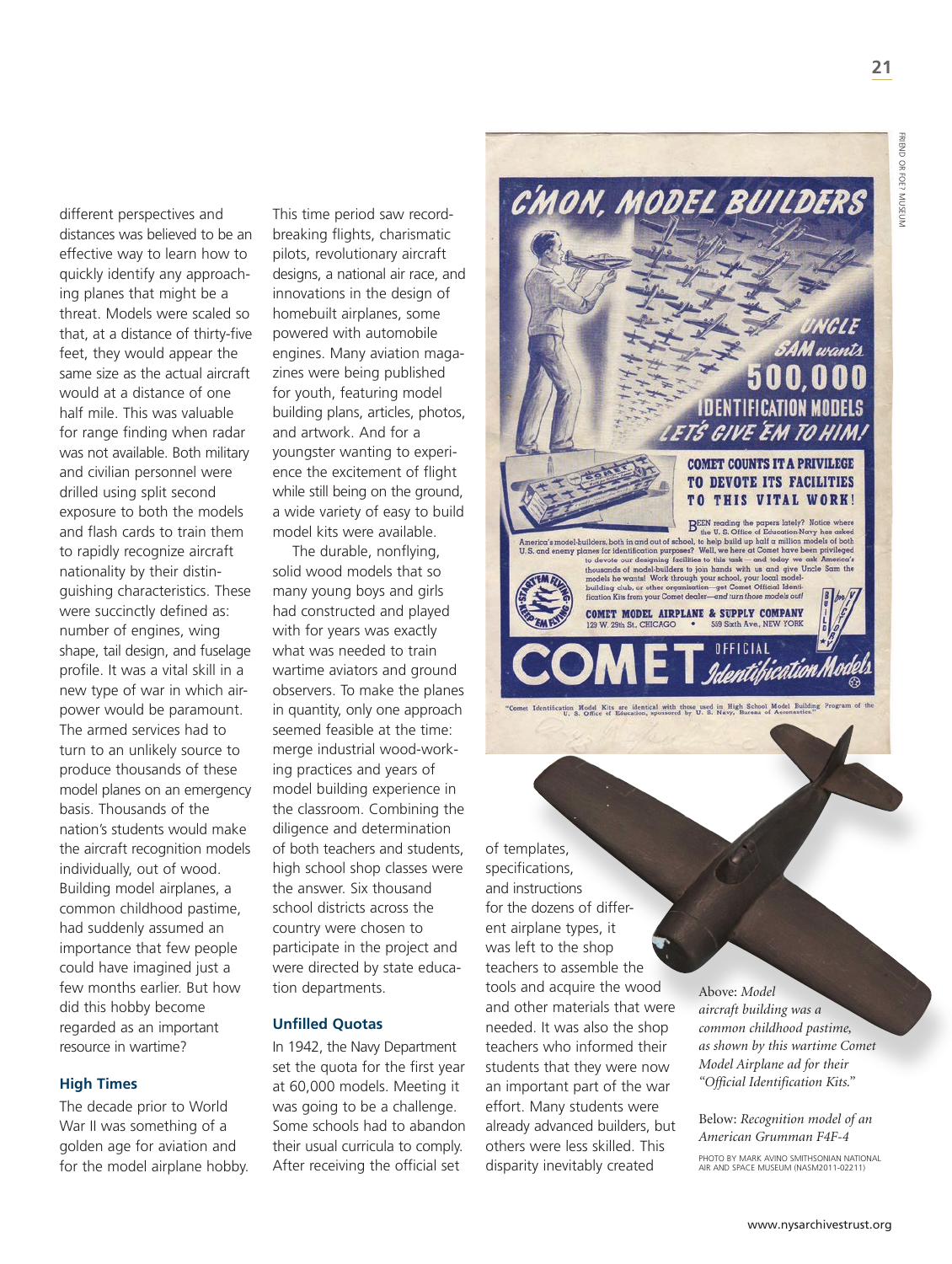

Doing a type of assembly line work in class could be considered both an initiation and an invitation to a future job in one of America's defense industries.

problems. Not every model by every student met the high standard of quality and accuracy that was required by the Navy. Despite the initial enthusiasm, pupil interest in the project reportedly lagged toward the end of 1942, leading to unfilled quotas. Clearly, steps needed to be taken to level the playing field as well as speed up construction. There was also a growing concern that excessive time was being spent building models at the expense of other aspects of the students' education.

## **Jigs**

In March 1943, the New York State Education Department published "A Production Plan for the Scale Model Aircraft Project." The 62-page booklet addressed the problems encountered in the first year of the project. The most

important issue was the timeconsuming nature of precision model building. Some of the more complicated types took fifty hours to build. The primary emphasis was now on the use of newly developed devices, or jigs, designed to guide tools to improve accuracy. The booklet described in detail their use to produce each component of an aircraft model: wings, fuselage, horizontal and vertical stabilizers, engine nacelles, etc.

A part produced in a jig would be identical to every other part made in that jig, be it two or 2,000. This solved both the accuracy and consistency problems. Jigs were easy to use even by relatively unskilled students. Jigs were also quick, creating a part that required little hand finishing. According to the cover of the booklet, jigs were "fun." All the required

types were illustrated in the "Production Plan" booklet and shop teachers were expected to make and use them as designed, but improvements were allowed and even encouraged. All this was being accomplished using common shop hand tools, a table saw, a band saw, and a drill press. New York's plan turned out to be an insightful and practical solution to several of the problems encountered when implementing the Model Airplane Project.

## **Future Careers**

Roy G. Fales, State Director of the Model Airplane Project, noted there were additional benefits for participants in the Production Plan. He wrote: "It should be possible to make them so rapidly and so easily that each pupil will be able to own as many of the various models as he wishes. The very speed with which the planes can be made … will make this work attractive and interesting to the pupils." Another plus was that doing this "type of work" lent itself to "group or class cooperation." Also, doing a type of assembly line work in class could be considered both an initiation and an invitation to a future job in one of America's defense industries, all considered positive for the war effort.

By 1943, the Navy's list of aircraft types that needed to be built had expanded to eighty models representing six countries: America, Britain, Russia, Germany, Italy, and